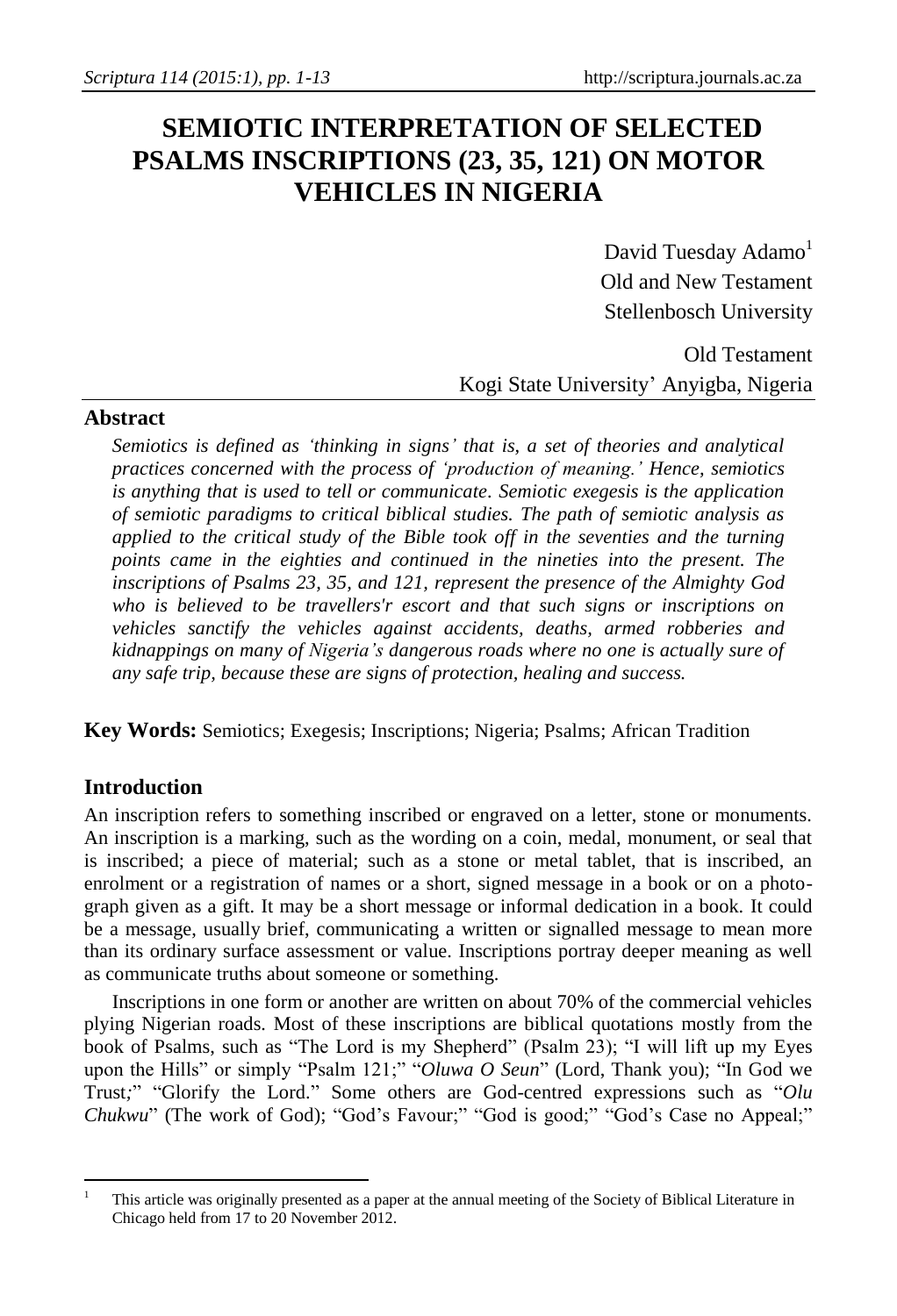"God is my Protector." Such inscriptions are not limited to any particular area in Nigeria and are written in different Nigerian languages.

The problem is that some readers admire only the aesthetics of these inscriptions (signs) while others see them as mere identification of the vehicles. However, they are not only useful for these things. They are signs that represent the religious commitments and beliefs of the vehicle owners and drivers. In sum, they are expressions of the faith of the drivers, owners of the vehicles, passengers and readers of the inscriptions.

The purpose of this article is to examine critically – using semiotic exegetical methodology – some selected psalm inscriptions on motor vehicles in Nigeria. It examines the hidden religious meaning of the psalms that are inscribed on motor vehicles in many parts of Nigeria. Although there are many inscriptions from other various books of the Bible that are written in the three major Nigerian languages (Hausa, Ibo and Yoruba), this author limits this investigation to inscriptions from three Psalms 23, 35, and 121 that are written in the English language. Although these various inscriptions on vehicles are not limited to a particular part of Nigeria, the inscriptions examined in this article are primarily from Kogi and Ondo States and Abuja, the Federal Capital of Nigeria.

#### **What is Semiotics and Semiotic Exegesis?**

Since the article is using a semiotic approach to examine the psalms inscriptions on motor vehicles in Nigeria, it is important to discuss briefly the meaning and concept of semiotics and semiotic exegesis. The word 'semiotic' originated from the Greek word for *semeion*  which means sign. According to Fawcett, John Locke was the first person to use the word 'semiotic' in modern times to suggest a third section of science (Fawcett 1984:xv). Margaret Mead describes semiotics as "patterned communication in all modalities" (Mead in Sebeok *et al* 1964:275). De Saussure's statement which sees semiotics as "A science that studies the life of signs within a society, semiology…" is often quoted to justify the establishment of the field of Semiotic (De Saussure 1966:16). In semiotic study, the notion of sign is central (Adamo 2009:10). According to Umberto Eco, a 'sign' is everything that can be taken as standing for something else (Eco 1976:16).A sign is one of the six factors in communication which separately and together makes up the rich domain of semiotic research (Sebeok 1977:16). Signs, therefore, are generally perceived as functioning in a communication process as vehicles or carriers of meaning (Adamo 2009:12). Semiotics involves an analysis of signs and sign systems and their meanings especially in the area of communication (Wales 1990:416).

Peirce's notion of semiotics involves a sign which consists of *representatum*, its *object* and its *interpretant.* This notion is important for this research. The *representatum* is the visible/present part of the sign which in this research refers to the visible inscriptions written on motor vehicles. The *object* is that to which the *representatum* refers which in this article is the owners and the drivers of the vehicles. The *interpretant* is the meaning conveyed by *representatum* which is the meaning of these signs to the drivers/owners, passengers or the writers of the *representatum* in the African context. Peirce, therefore, sees a sign as a triadic process rather than a dyadic structure and he views meaning as essentially relation rather than difference (Peirce 1986:46). A sign has meaning only in the context of a continuing process of interpretation and according to him the *interpretant* is another sign that translates and explains the first one and so on (Peirce 1986:46). It is assumed that Peirce – for this reason – calls semiotics "the doctrine of the essential and fundamental varieties of possible *semiosis*" (Peirce 1986:46-48).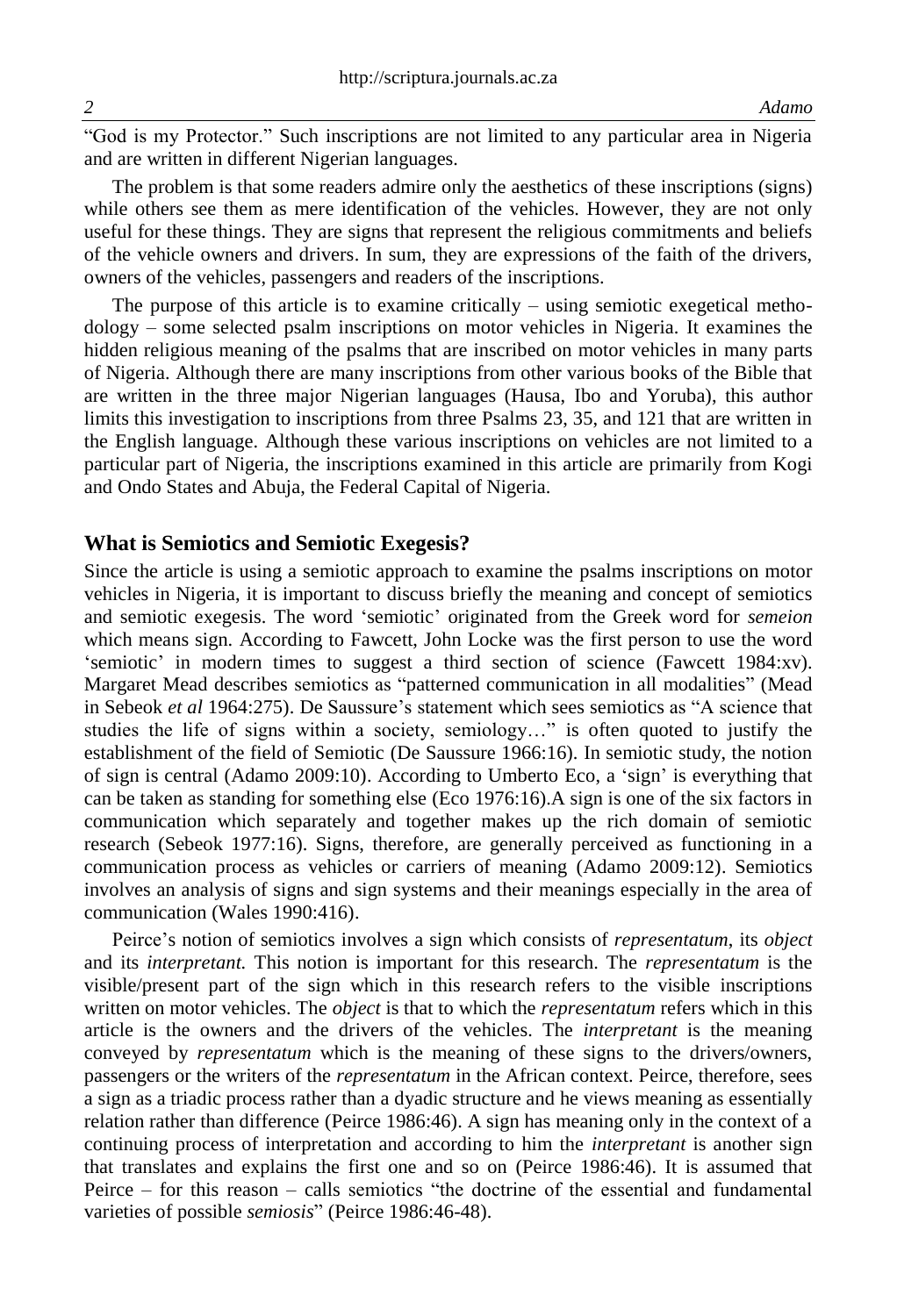http://scriptura.journals.ac.za

*Semiotic Interpretation of Selected Psalms Inscriptions on Motor Vehicles in Nigeria 3*

Morris' sign theory is probably influenced by Peirce in the sense that the process by which something functions as a sign involves three factors called sign vehicle, the *designatum*, and the *interpretant*. According to Morris three branches of semiotics are related to three basic factors: sign, *referents* and users. In semiosis, one thing takes account of something else through mediation of a third thing. Eco defines semiotic as anything that can be used to tell (Eco 1976:16). Thus the inscriptions on motor vehicles in Nigeria are used to convey different messages and meanings and this is the concern of this article.

## **Semiotic Exegesis**

Semiotic exegesis is the application of semiotic paradigm to critical biblical studies**.** The path of semiotic analysis as applied to the critical study of the Bible took place in the 1970s and the turning points came in the 1980s (Delorme 1998:27-67). Semiotics does not replace exegesis but reminds the exegetes of the multiple tasks that they are first and foremost readers. The practice of semiotics can facilitate an apprenticeship in reading and how to read in order always to face the unknown; 'the' unexpected (Greimas 1978:227-237).

Toward the end of 1970s, decisive progress was made especially when the two levels of transformation in the narrative were distinguished (Delorme 1998:31). It is also remarkable that during this whole period the parables became the privileged places of analysis and research (Chabrol and Marin 1971:71-178).

The 1980s were characterised by dealing with "multiple figures of becoming within the texts, as well as aspectualisation of time and space to the punctual or the continuous and the accomplished or unaccomplished" (Delorme 1998:32). It was also the period of dealing with the study of "the modes of inscribing passions and emotions in the discourse, the figures of surprise and anger, of love, jealousy and hatred" (Delorme 1998:32). The stage was also set for the discussion of enunciation.

According to Olivette Genest, Greimassian semiotics has helped to address the issues left unresolved by traditional exegesis, that is, the production of meaning. Thus, it opened new hermeneutical possibilities (Genest 1998:95-114).

The pragmatic dimension of reading the Bible is an important aspect of semiotic exegesis from the 1980s to the present. This has to do with relating the Bible to personal lives with the expectation that the text will have applications to concrete lives as instruction. This is the pragmatic dimension of reading which is neither text-centred nor fusion-centred, but life-centred. These pragmatic readers allow the biblical text to 'read' their life-experiences (Patte 1998:15). From the 1990s to the present, semiotic exegesis has assumed interesting dimensions, that is, from text, discourse and meaning, from signs to signification and from signification to reading. The dimension of signification to reading entails an attitude of openness to reading without leading to a single meaning that would be complete and final.

## **Semiotic Interpretation of the Various Inscriptions in an African Context**

As it is difficult to deal with all the quoted inscriptions from all the books of the Bible this article will focus on a semiotic exegesis of only three examples from the psalms – Psalms 23:1, Psalms 35, Psalm 121. The reason is that inscriptions from the book of Psalms on motor vehicles outnumber quotations from any other books of the Bible. Such quotations on motor vehicles have hidden meanings beyond the literal sign seen by the public. They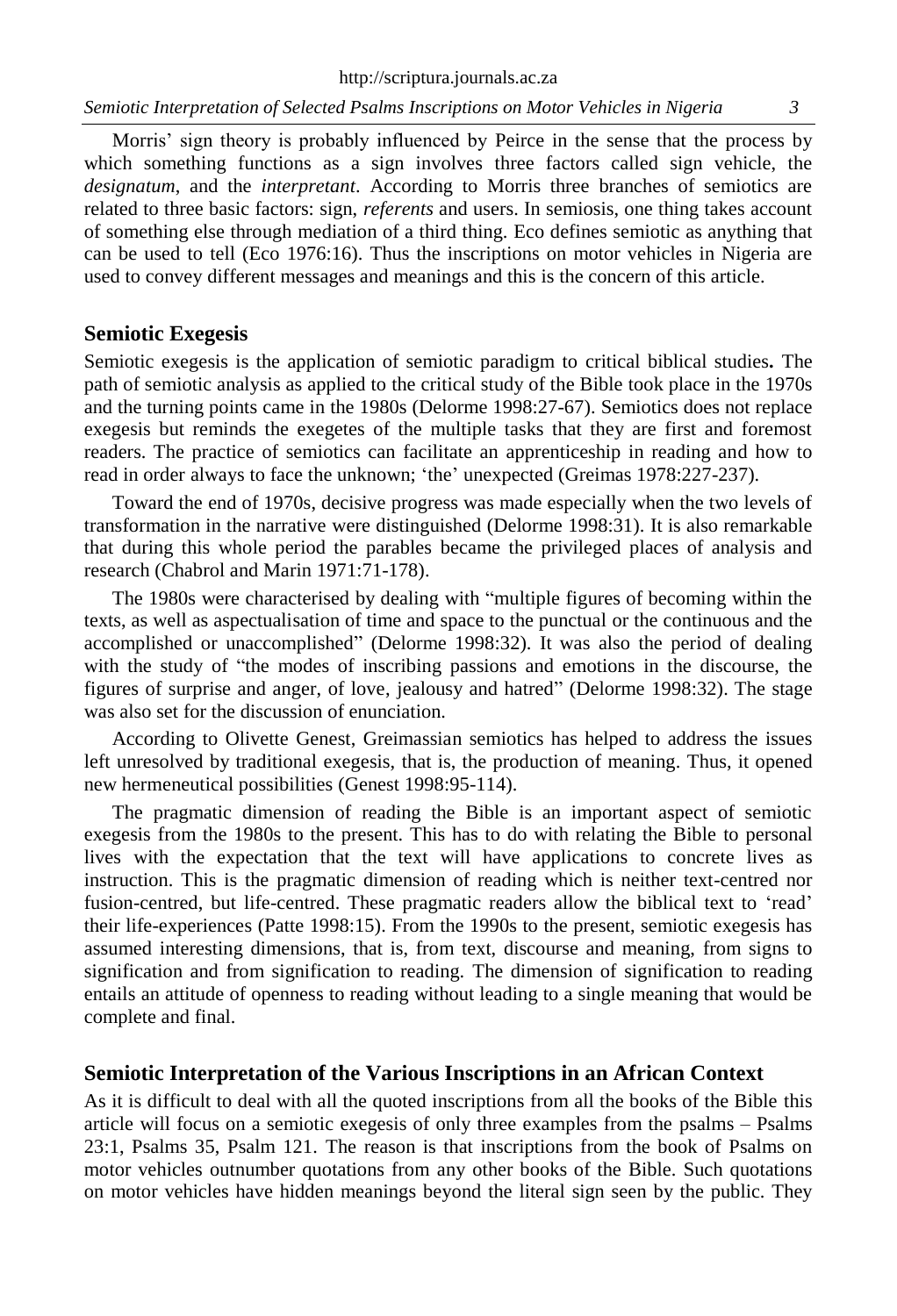are interpreted in the light of African indigenous religion and culture. One will therefore need to clarify some religious concepts in African religion and tradition.

The existence of evil people is real in African indigenous tradition. Witches, sorcerers, wizards, evil spirits and all ill-wishers are considered enemies. The consciousness of the existence of these enemies is a major source of fear and anxiety in the African indigenous society. Among the Yoruba people of Nigeria, for example, there is a belief that every person has an enemy *ota* which may be known or unknown. The activities of such enemies can be deadly. Enemies as the main sources of all evil and bad occurrences are so pervasive that nothing happens naturally without a spiritual force behind it. Enemies can kill, can cause fatal accidents and inflict pain on people anywhere at any time. The African way of dealing with such enemies is for one to learn some 'potent words' (incantation) and/or medicine. There is a strong belief in the power of words spoken correctly, in the right place, and at the right time. Such words in Yoruba tradition are called *ogede*. The 'potent words' are 'performative words' that attain the desired effect when chanted and repeated two, three or more times without any addition. These words can also be written in parchments and worn on the specific part of the body for protection, healing and success.

Before the advent of Christianity and Western medicine, Africans had developed certain effective ways of rescuing themselves from various types of diseases which include the use of herbs, mysterious or potent words, animals parts, living and non-living things, water, fasting, praying and laying on of hands, and other rituals for restoration of harmony among the people and the wider environment.

However, when Western missionaries arrived in West Africa, they condemned the indigenous therapeutic methods as barbaric and even abominable for converts, but they did not provide any substitute. With the total devotion of missionaries who left their countries to the so-called African jungle, and with the emphasis on the importance of the Christian book, the converts believed that there must be something equally potent that could be used for healing in the Bible which the missionaries did not want to tell them. The indigenous churches took laws into their own hands and started searching the Bible. The book of Psalms was specifically identified as the most potent part of the Bible which can be used for healing, protection and success and against these deadly enemies.

While Psalms 1, 2, 3, 20 and 40 are identified as Therapeutic Psalms, 13, 46, 91, 116, 121 and 125 as protective, Psalms 4, 8, 9, 23, 24, 20, 26, 27, 45, 46, 51, 108, 119, 133, 134 and 140 among others are classified as success Psalms (Adamo 2005:48-108). The examination of the classification of some psalms into therapeutic, protective and success psalms will be more readily understood and intelligible within the context of the discussion on the use of medicine and potent words to enhance protection, healing and success in all aspects of life in African indigenous traditions. Success in every area of life is an important aspect of African society. Lack of success is viewed with all seriousness. Medicine or potent words are employed for success in academic life (especially passing exams), business, embarking on a journey and securing love or favour from a person. Such medicine for success in academic work and business, among the Yoruba people of Nigeria, is called *isoye* and *awure* respectively. *Isoye* in Yoruba practically means "quickening the memory or intelligence" (Ademiluka 1990:88) while *Awure* means that which activates or uncovers success.

Whenever an important venture is being embarked upon among the Yoruba, a strong awareness exists that the enemies (mankind or spirits, seen and unseen) are struggling to bring bad luck to particular groups of people. This thought is indisputable in a typical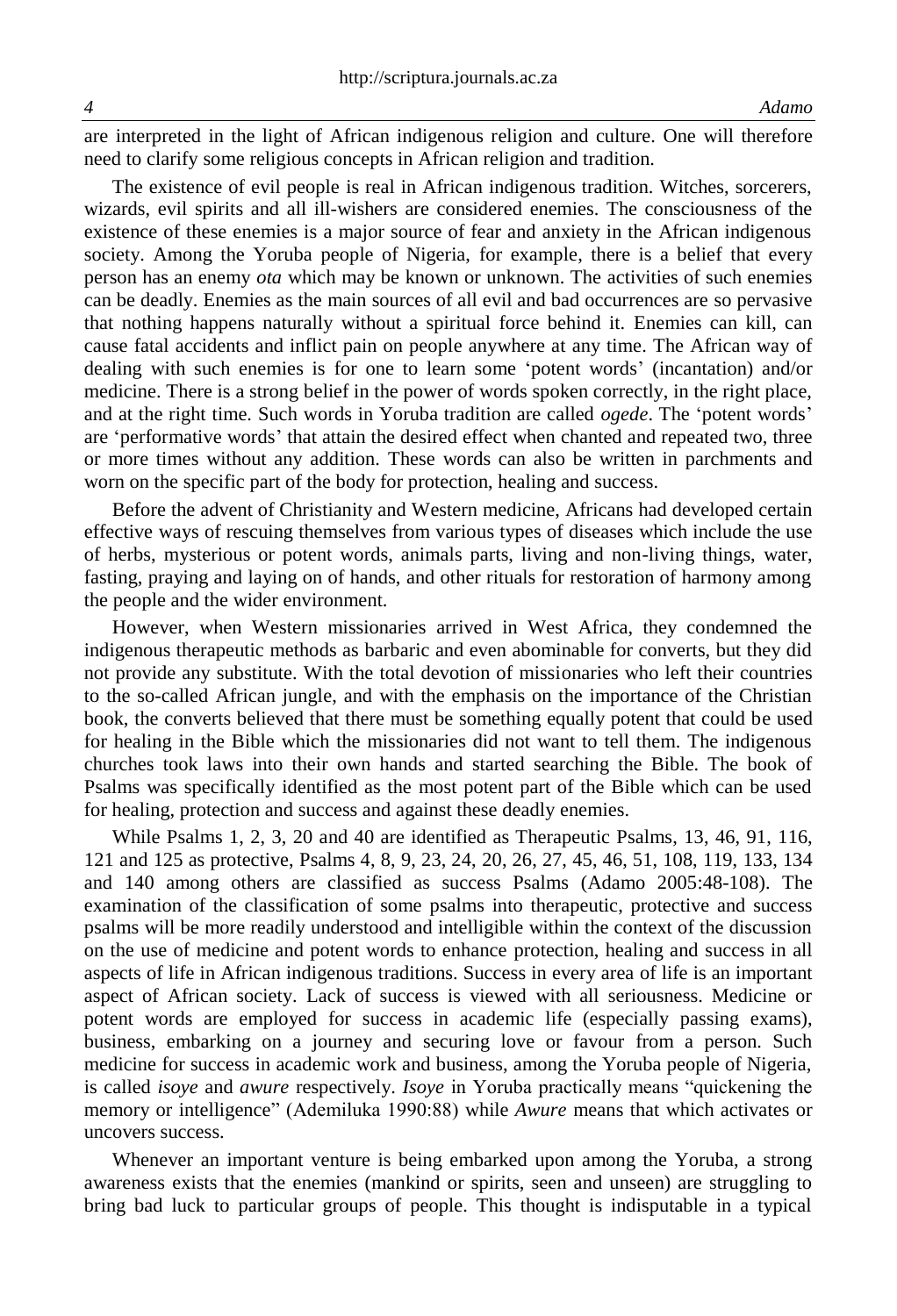African traditional society. Hence, when an important venture is undertaken such as business, building houses, marriage, hunting for a new job, or attending an interview, a 'medicine-man' is often consulted to narrow down the chances of failure and increase success. Unfortunately, the missionaries did not provide a substitute for securing success when they condemned the African indigenous traditions.

The methods of indigenous belief and interpretation of healing, protection and success have been applied to the interpretation of the book of Psalms. In other words, psalms can be used for protection, healing and success. The words of the psalms are considered *performative*. The psalmists burst out with shouting, singing, screaming, crying, walking, trembling, dancing, bowing, praying and lifting of hands, and Africentric<sup>2</sup> reading of the words of the psalms in the inscriptions on motor vehicles confirms this. In line with Alter's view, the inscriptions are "perhaps, ultimately rooted in a magical conception of language as potent performance" (Alter 1985:9). Its performative power lies not so much in the eye of the beholder but in the mouth of the readers or inscribers. Through recitation, the psalmist's words become the reader's or writer's words both individually and communally. The inscribers and the readers, that is, the drivers/owners of the vehicle and the passengers are compelled to take up the position of the speaker of the specific psalms (Brown 2010:61).

## **Psalm 23**

 $\overline{a}$ 

"The Lord is my shepherd" is one of the animal metaphors in the Bible. Forms of animal imagery in the Old Testament have been classified as mammal and pastoral metaphors (Foreman 2011). The shepherd belongs to the category of pastoral metaphors.

Psalm 23 is one of the most familiar psalms in the Bible (Crenshaw 1993:127-135). According to McCann Jr. "Everyone knows Psalm 23" (2008:42-48). William Holladay calls Psalm 23 an American icon because of its familiarity (1993:359). Allusion to the divine shepherd is an important one as the concept symbolically represents God. There is a similarity between Psalm 23 and the African (Egyptian) poem, *Admonition of Ipuwer*, probably written during the seventeenth century BCE.

Based on Western interpretation Psalm 23 is classified as a Psalm of Confidence or Trust (Brueggemann1984:154). Brueggemann also sees it as one of the "Psalms of New Orientation" (Brueggemann 1984:123). The psalm has a grip on deep biblical and genuine spirituality. It describes a life of trustful receptivity of God's gifts (Brueggemann 1984:154). In this psalm the author uses pronouns and names and as in several other psalms, in Psalm 23 the presence of God transforms everything.

In the ancient Near Eastern context, a shepherd represents the authority and care exercised by a deity (e.g. Marcum) or a king who represents these gods. In the Babylonia hymn to Marduk, Marduk cares for the weak as a benevolent shepherd (Hilber 2013:26). Similarly, in a hymn to Shamash, the Mesopotamian sun god it is written, "You shepherd all living creatures together, you are their herdsman above and below" (Hilber 2013:26). An Egyptian God also praises the sun god as the "Brave Protector who tends his flocks" (Hilber 2013:26). King Hammurabi (1750 BCE) claimed that he had received his kingship from the gods and that he fulfilled his royal duty as a shepherd by providing 'pastures' and water to the people by settling them in a peaceful place (Hilber 2013:26). Assurbanipal

<sup>&</sup>lt;sup>2</sup> This writer prefers "Africentric" instead of Afrocentric because one is referring to "Afri-ca" and not "Afro-ca."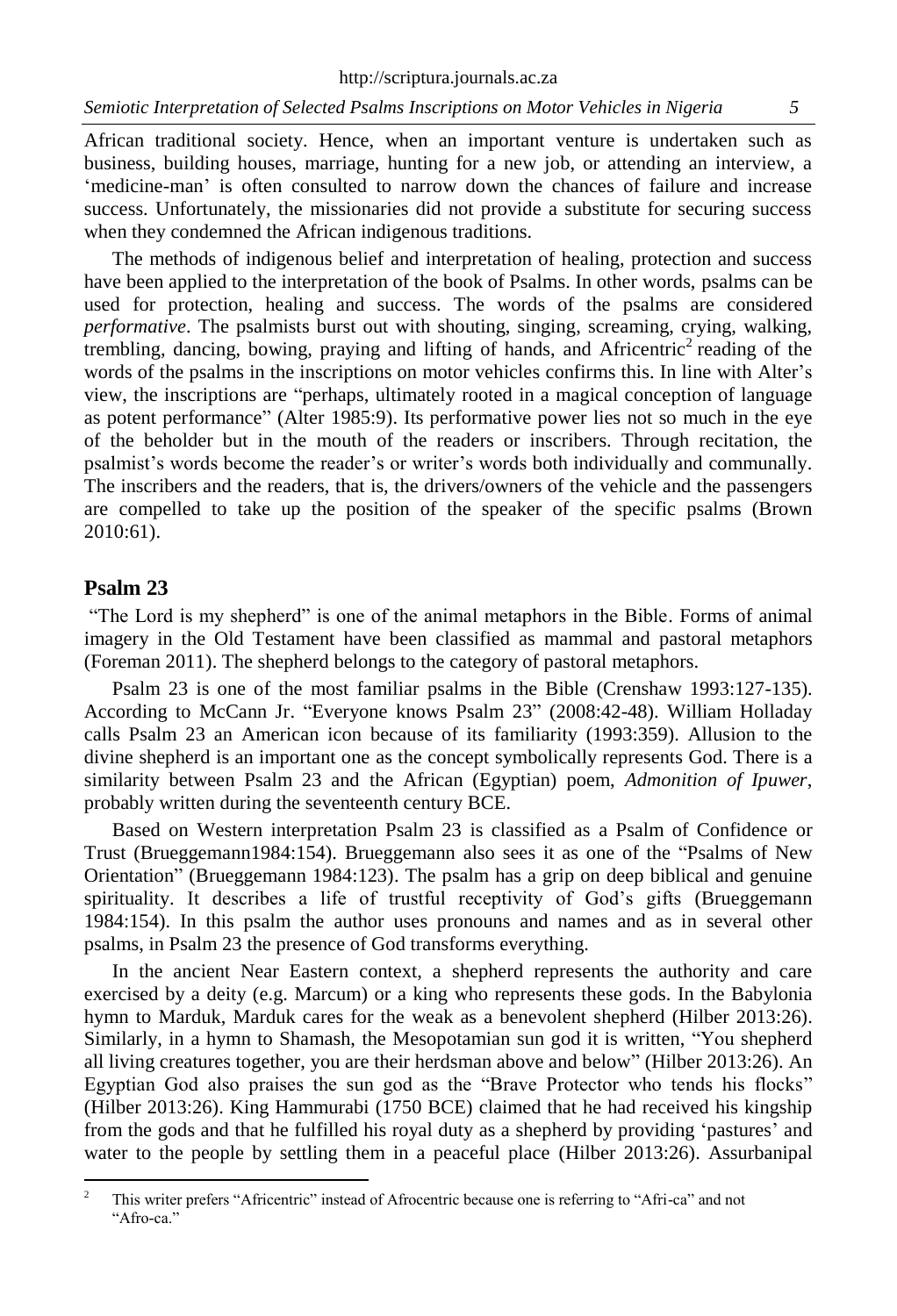(650 BCE) also declared that he had been appointed to overthrow his enemies. This image of a shepherd not only implied protection but also the authority to rule. For the psalmist, there is only one shepherd, Yahweh. For the users of these biblical texts as 'signs' on motor vehicles, the Christian God in whom they believe is the divine protector and guide on dangerous Nigerian roads.

In Psalms 23:5, preparing a table or setting out food as a gesture of hospitality is what Yahweh has done in the presence of enemies who had wished to overturn the motor vehicles on which the signs are written.<sup>3</sup> Yahweh is the host and the psalmist/writer/readers of the 'signs' are the guests. The image of protection is indisputable in these 'signs.' Anointing with oil in 23:5 is an important pointer to God's hospitality, kindness and mercy. Olive oil could be used to treat dry skin or cracked skin. But it was also used in the coronation of a king. A text from an Aramaic community in Africa/Egypt dating to about 300 BCE used the word oil to speak of the 'invigorating' power it bestows on an old man (Hilber 2013:27). A diplomatic letter from Assurbanipal to his vassal tribes in Arabia boasted of his good treatment of them and illustrated this by his putting oil on them and turning his friendly face toward them. Thus, the psalmist, like the Africans writing the text of Psalm 23 on motor vehicles, talked about being refreshed in God's hospitable presence without fear of enemies.

Psalm 23:6 mentions dwelling forever in the house of Yahweh. This image calls to mind what happened in Mesopotamia where true worshippers dedicated statues in the temple of their god to symbolise the individual continuous presence before their god that would guarantee divine safety, peace and goodness. This resembles the theology of inviolability of Jerusalem during the period of the Prophet Jeremiah when the temple symbolised safety. The people of Israel thought that as long as the temple stood in Jerusalem, the city would not be destroyed. Thus, every worshipper longed to be in the temple. Certainly the psalmist was aware of this symbol of protection in the house of the Lord when he says, "Surely Goodness and mercy shall follow me and I will dwell in the house of the Lord forever and ever." Perhaps the Nigerian authors or readers (in this case, drivers and passengers) of this text on motor vehicles ('sign') strongly believe that their safety is guaranteed in the vehicles where such signs are written and are convinced that with the guarantee of goodness and mercy, appreciation/thanksgiving should be rendered in the house of the Lord. Since according to Yoruba culture, appreciation and thanksgiving guarantee people mercy and protection so much that if one gives you a gift, and one does not say thank you on the spot, not only that day alone, but the second day or whenever they meet, the receiver of the gift will say thank you for yesterday or the other day. Thus, a proverb says, *Eniti a se l'oore fun ti ko dupe, o dabi olosa ko ni l'eru lo* (when one gives a gift and the receiver expresses no gratitude it is as if one has been robbed of one's property).

In African semiotic interpretation, the inscription with the statement "The Lord is my Shepherd," on Nigerian motor vehicles is a 'sign' that represents the entire poem of Psalm 23. It encompasses the whole chapter even though. This entire chapter can be seen through the eye of the mind of the inscriber, the drivers and some readers who are familiar with the totality of psalms. Right in this short sentence inscribed on motor vehicles, there is in it, "Yea, though I walk through the valley of the shadow of death, I will hear no evil: for thou art with me; thy rod and thy staff they comfort me" (Psalms 23:4).

 $\sqrt{3}$ <sup>3</sup> According to the Yoruba tradition everyone has an enemy, known or unknown, called *ota.*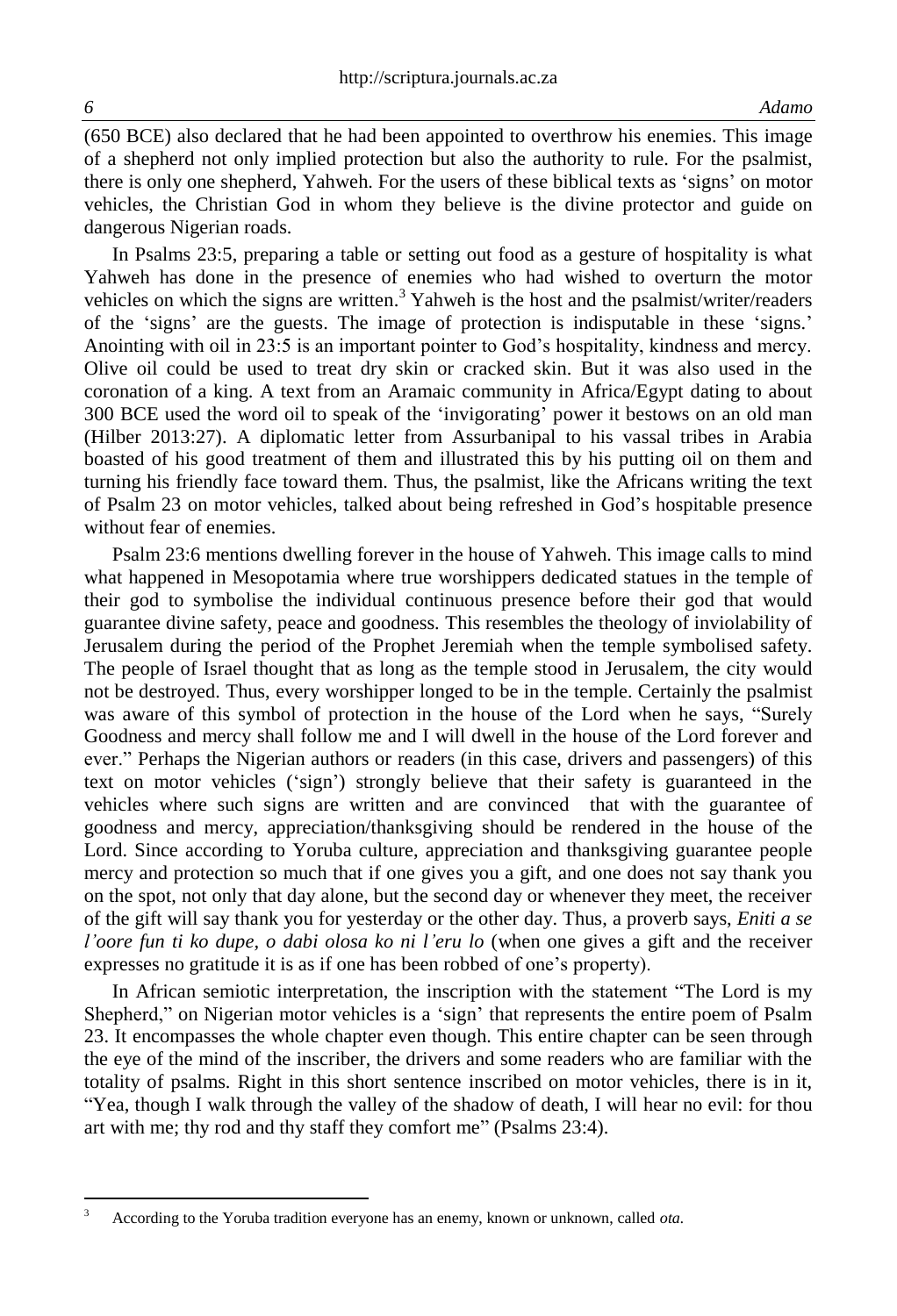http://scriptura.journals.ac.za

*Semiotic Interpretation of Selected Psalms Inscriptions on Motor Vehicles in Nigeria 7*

The inscription ('signs') symbolically represents symbolic *protection*. In fact, in African indigenous churches Psalm 23 is a protective Psalm that can be chanted, written on parchment and worn on the waist, arm or neck or hung on motor vehicles as a talisman. In other words, the inscription is 'worn' as symbol of protection and it represents the presence of the Almighty God. Therefore, vehicles with this 'sign' are immune to accident, death, armed robbery and hijacking on the dangerous Nigerian roads where no one is actually sure of a safe trip. Inscribing this sign or index therefore guarantees safety.

## **Psalm 35**

According to its Eurocentric classification Psalm 35 is a complaint or lament Psalm. There are more psalms of complaint or lament than any other type (Murphy and Carm 1977:16). Psalm 35 also belongs to the group called imprecatory Psalms, which express a desire for God's vengeance on their enemies (Brueggemann 1977:63). Imprecatory Psalms are also known as "cursing psalms," "psalms of vengeance," "psalms of violence" (Zenger 1996:13), and "psalms of hate." Brueggemann also calls them psalms of disorientation (Brueggemann 1977:51-122). Psalm 35 is also one of the most troublesome parts of the Bible because of its imprecatory nature. The fact that the psalmist calls for vengeance on his enemies and the enemies of God make many Christians consider them 'unchristian' psalms, to be avoided totally since the Christian teaching is to love one's enemies and bless them (Matt. 5:44; Rom. 12:14).

To solve the problem of the harshness and the hatred contained in the imprecatory Psalms several solutions have been suggested:

- 1. The most troubling sections of imprecatory psalms are quotations and not the exact words of the psalmist (Kraus 1989:338; Cherian 1982:115);
- 2. The psalms are personal words of the psalmists and expression of vindictiveness and hatred and a personal reaction to evil and pain and sentiments (Zenger 1996:78, Craigie 1983:41; Holladay 1995:32-38);
- 3. Imprecatory psalms are viewed as a prophetic prediction, that is, a divine proclamation on enemies and not an affirmation of personal sentiments (Lockyer Jr. 1993:446-447);
- 4. Covenant is considered to be the basis of these imprecatory psalms (Laney 1981:35-45).
- 5. They are prophetic judgment on the enemies (Luc. 1999:395-410).

This writer thinks that none of these theories solve the problem of relevance of these imprecatory psalms for the African Christian Community because such communities operate with a different world view where the presence of witches, wizard, evil spirits are painfully real and constitute enemies who are always ready to cause harm.

As noted above, in African indigenous heritage fighting these enemies requires one to obtain potent words (incantation) called *ogede* in Yoruba tradition, traditional medicine or a combination of potent words and charms.

This writer has previously referred to the use of charms (amulets) as a way of obtaining protection against enemies in African societies. Amulets or charms (*tira* in Yoruba) are usually obtained from medicine men who are regarded as healers and diviners. They are used for diverse purposes but mainly as protective devices to prevent enemies in the guise of witches, wizards, and evil from entering a house or from attacking a person. Charms or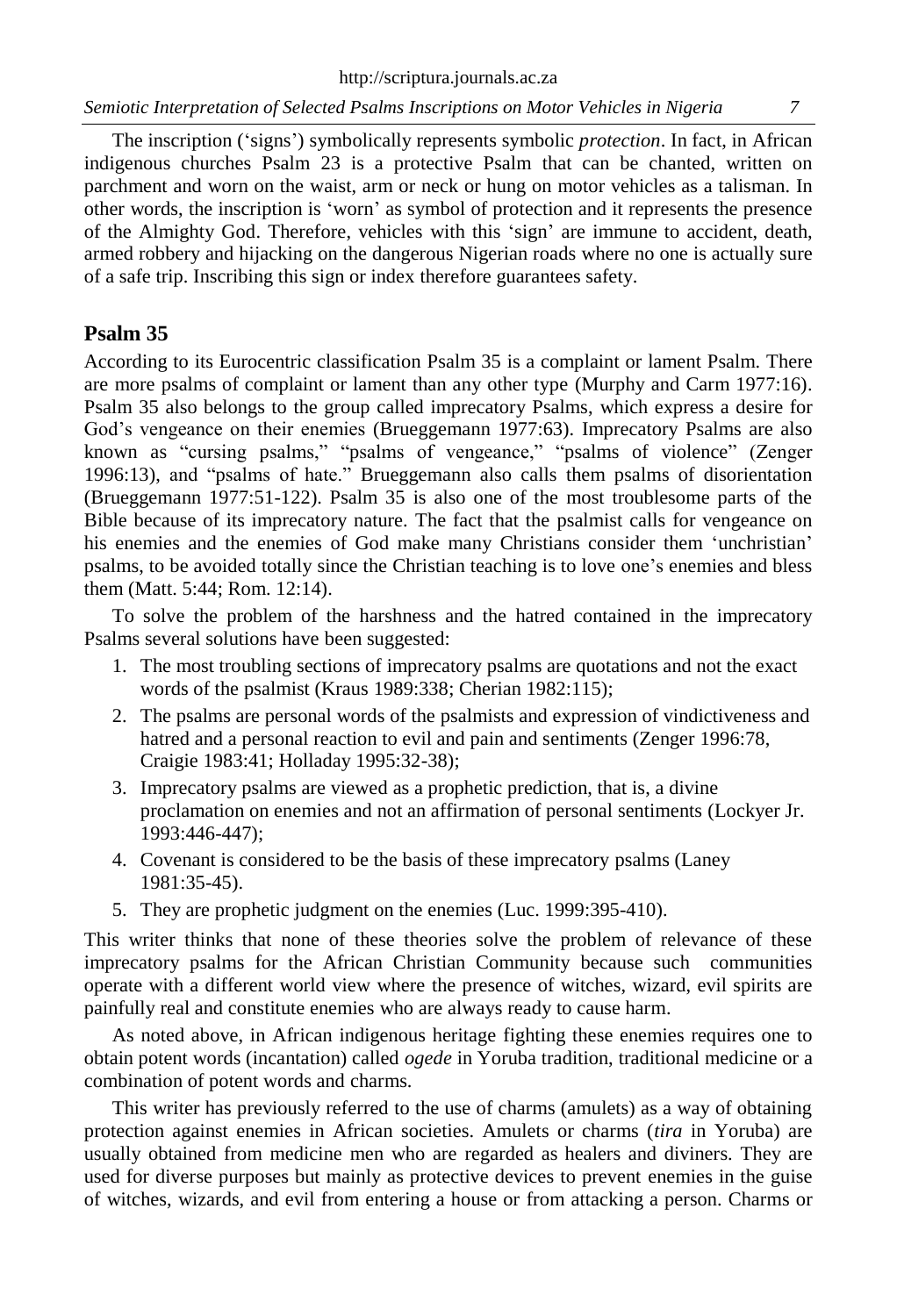amulets are also used to nullify any attempt by these enemies, who are sorcerers, to harm a person in any way. The charms and amulets are prepared with different ingredients according to the purpose for which they are meant. Some charms are wrapped with animal skin and sewn round it. Other charms are wrapped inside pieces of cloth or paper and tied with black and white threads. In order to be effective, some charms also require the recitation of potent words (Adamo 2008:575-592) and prayer (Ademiluka 1990:71-72) recited according to the instruction given by the diviner.

Thus, writing Psalm 35 on motor vehicles in Nigeria is a symbol of *protection, success and healing* and is seen mostly as a prayer to God to arise and fight for the righteous and the poor instead of leaving them to consult witch doctors, herbalists or diviner to secure potent words, medicine and power to destroy the enemies.

One notices that this inscription has just a name of a book and the chapter, "Psalm 35." Again this is a 'sign' on the vehicle representing the whole chapter. In other words, the inscription, "Psalm 35" includes a vigorous person who has suffered unjustly and wants God to take vengeance on his enemies:

Plead my cause, O LORD, with them that strive with me: fight against them that fight against me. Take hold of shield and buckler, and stand up for mine help. Draw out also the spear, and stop the way against them that persecute me: say unto my soul, I am thy salvation (Ps. 35:1).

Beyond that, in African Indigenous Churches using African traditional culture the sign *representatum, sign vehicle, or index* does not only represent the content of the entire text, but also protection, vengeance and salvation.

This is *protection* from dangerous enemies who afflict others, as also protection from motor accidents, armed robbers and hooligans on dangerous Nigerian roads where there is no certainty of safety. Witches and wizards are enemies which can cause motor accidents. Other enemies can use charms or incantations to cause accidents or diseases and lack of success. The implication is that writing this reference "Psalm 35" on a motor vehicle assures the owners, drivers and those who are in the vehicle that they are protected from accident or dangerous enemies who may cause accidents, lack of success and diseases. The text could also be written on parchment and worn or hung on the part of the vehicle, doorpost of a house, or recited over and over against to ward off impending attacks of the evil ones before embarking on a journey.<sup>4</sup>

Psalm 35 is used instead of visiting the diviner to obtain incantations or medicine to destroy one's enemies and for protection, and to ask God to fight for the Christian who is driving the vehicle. In other words, this is not a psalm of curse or vengeance by the writer. It only asks Yahweh to do justice to the enemies.

#### **Psalm 121**

 $\overline{a}$ 

Psalm 121 is classified in traditional Western scholarship as a hymn used for worship. Of the Pilgrim collection, this psalm is admired for its eloquence and poetic beauty which is matched by few others. It focuses on the universal question of where man's real help comes from. It comes out with the correct answer, from Yahweh in heaven (C Allen 1971:421-

<sup>4</sup> See Deuteronomy 6:1-9 and 11:13-21, which refer to the Jewish custom in which the text is written on doorframes and a small vessel called a *mezuzah* is attached to the door post with a scroll containing the biblical text and God's name Shaddai which may also represent Yahweh's presence and his power that ensure not only moral behaviour, but also protection, healing and the success of the household.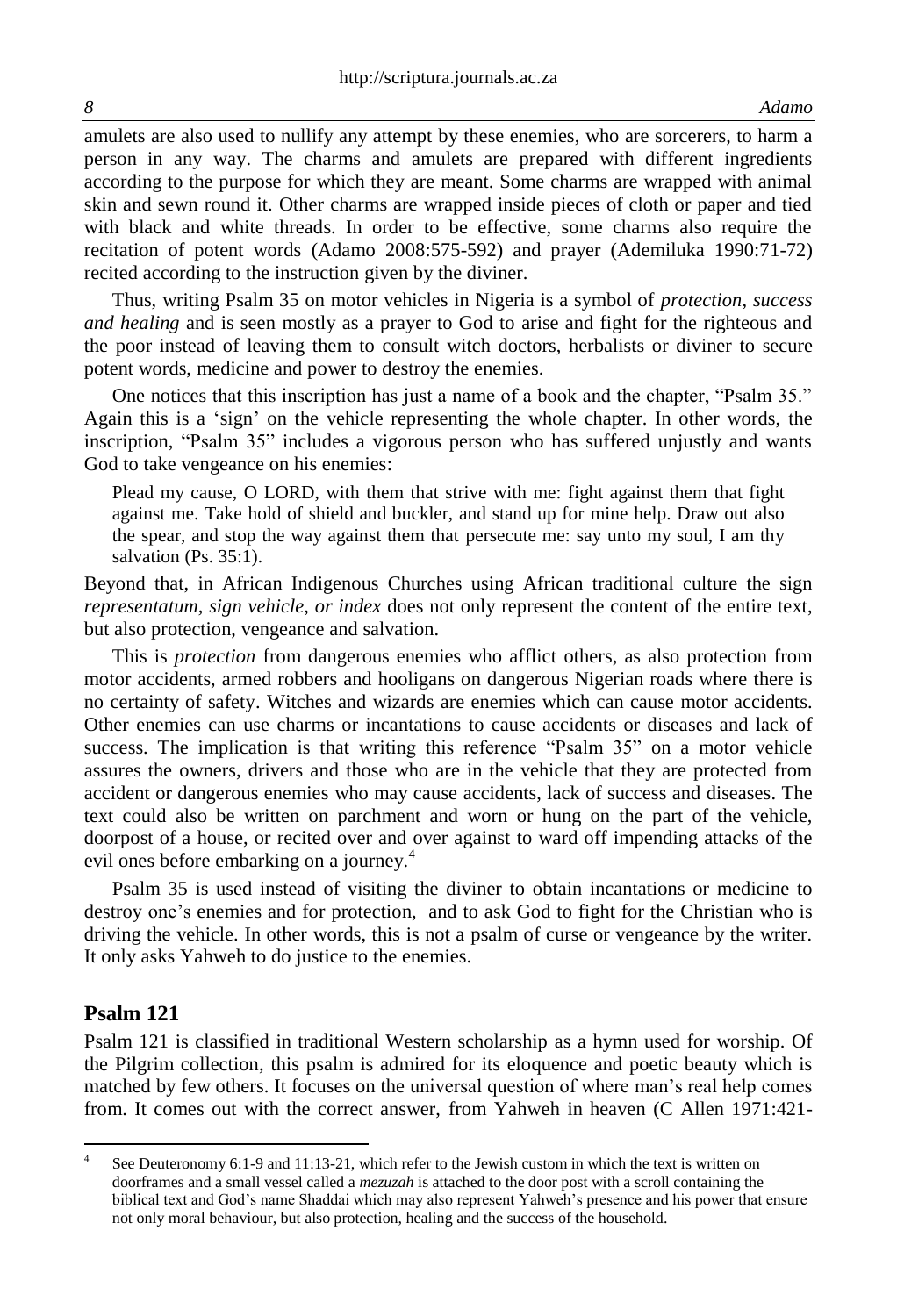424). Psalm 121 functions as a psalm of trust, and in form it is a lament that ends with a promise.

This psalm has been interpreted in various ways. Even though the text does not specify the nature nor the destination of the journey, this psalm has been regarded as a father's blessing upon his son who was preparing to go to Jerusalem (Volz quoted by V Allen 1983:152). Another interpretation is that the psalm is a collection of cultic dialogue between a priest and a pilgrim on his way to Jerusalem. It is also read as a priestly farewell liturgy with blessing of an oracle of salvation, or an entrance liturgy (C Allen 1971:152). It shows that it is a blessing to the representative of the people of Israel before God (C Allen1983:153). Additionally, it is seen as a priestly encouragement to a convert to Yahwism, to continue steadfastly in his new faith (V Allen 1983:153). Psalm 121 is also a song of Ascents which contains some parallelism and belongs to Psalms 120-134 which are unified as a sub-collection of the Psalter with the common title "A song of ascents" (DeClaisse-Walford 2004:120). The word, 'ascents' in the superscription has many interpretations and in Hebrew it is related to the verb *alah* which means going on a pilgrimage. Going up to Jerusalem is regarded as going on a pilgrimage because the city is situated on the hills. Ezra uses the same term to describe his journey from exile in Babylon to Jerusalem, so this term may recall Ezra's journey from Babylon. What appears to be the most common view is that pilgrims on their way to Jerusalem for the annual feasts sang this song which reminded them of the festivities ( Ex. 23:14-17; 34:18-24; Lev. 23:4-44; Deut 16:1-17) (Hilber 2013:110). The word accents can also mean steps, imaging, the term used by Ezekiel to refer to the staircase of the temple. It appears that the first meaning in which the pilgrims looked up to the temple in Jerusalem for help and protection is more appropriate in the light of the African situation.

The reference to the sun and moon reflects the scorching heat of the sun as a common human experience (Isa. 49:10; Jonah 4:8). The sun and the moon could cause some sickness for those who travelled bare-footed to Jerusalem in the same way some Africans trekked to the farms and nearby villages and eventually contracted certain diseases such as skin cancer. In Africa, the only help is to look for divine healing from God since many in Africa still do not have access to standard healthcare.

The references to the hills appear to invoke images of dangers, difficulties and trouble in a rugged terrain of the hill country when approaching Jerusalem. Like some parts of Nigeria, armed robbers seemed to have inhabited these hills. In that case, any pilgrim going to Jerusalem had no choice but to look to Yahweh who could send help. The hills could also be a figure of speech for the location of Jerusalem on the hilltop where Yahweh dwelt in his temple. Looking up to the hills הָלָע then means searching for divine help as is in the case when ancient Israelites who travel to Jerusalem for pilgrimage looked up to the abode of Yahweh for protection and safety.

Again, this inscription consists of only a biblical reference without a single word from the text but this reference is a sign representing the entire content of the text. Even though not a single word of the text is written on the motor vehicle, the sign/reference written on the motor vehicle also symbolises protection, deliverance and coverage during dangerous journeys on the Nigerian roads. The inscription is a sign for *safety* for the owner of the vehicle, the driver and the passengers.

The biblical reference is chosen on occasion as the name of the transport company to ensure safety. The first two verses of this psalm is the voice of an individual believer speaking out of the devotion of his heart when his faith has been well-established and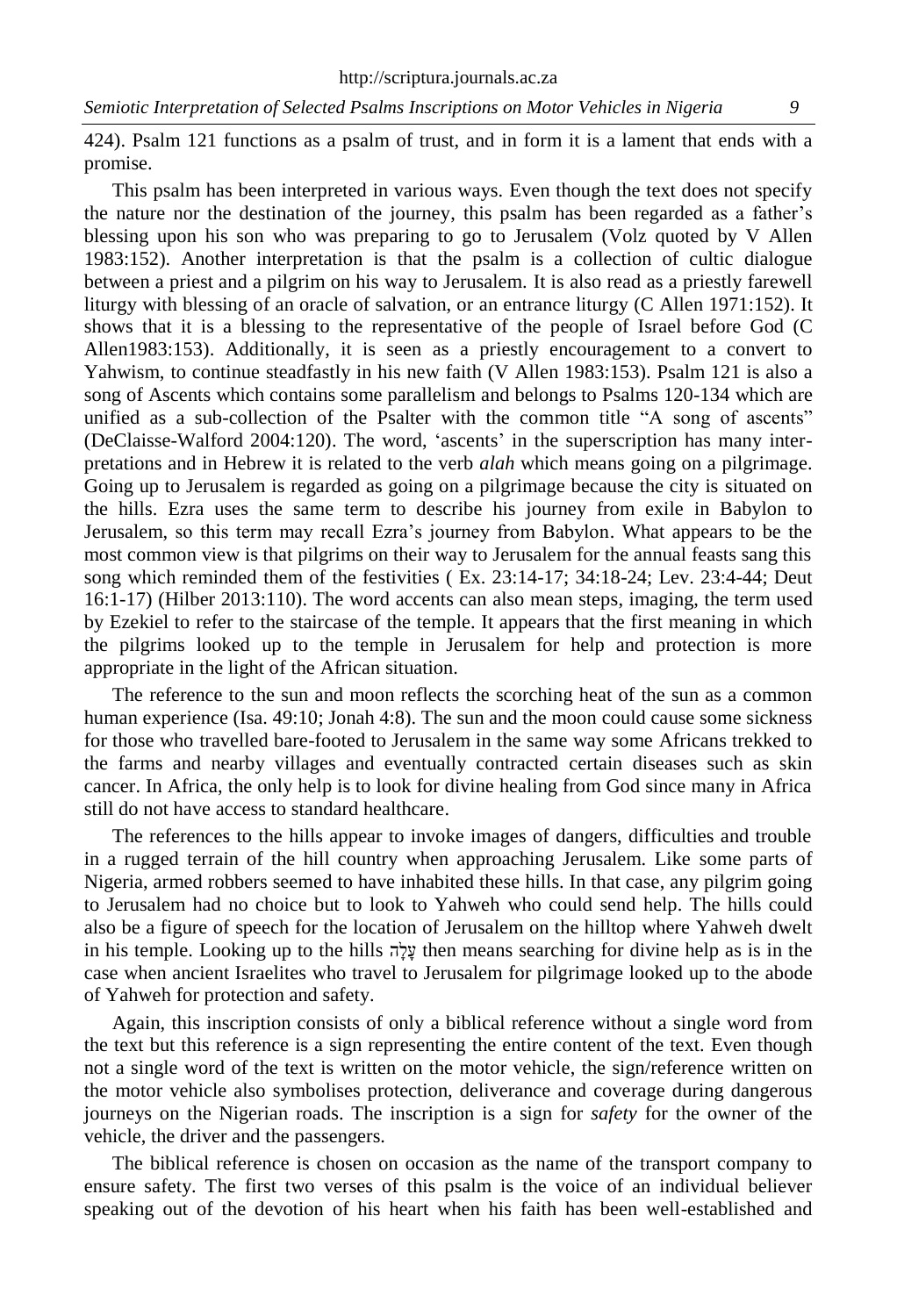quickened by the participation in the celebration of the festival of the temple worship. He has experienced the helplessness of being alone on the journey of life and affirms the need for divine help to overcome the difficulty of everyday life to which he/she will shortly return, having discovered this holy mountain where Yahweh dwells in his temple – the creator of heaven and earth. After the writer has rediscovered that the whole world lies in Yahweh's hands, he responds with a renewed faith in Yahweh's claim that he never sleeps nor slumbers. In verses 3-8, the confirmation message resembles the priestly blessing bestowed at the end of the worship in the Jerusalem temple (Num. 6:24-26). At the end of the worship service he or she has been given a confirmation of his faith to take home. In all the dangers of life's journey, he is given the assurance of "the ever-vigilant protection of God," of his "constant presence, ever living, never sleeping," and as he wards off the threats which beset his daily life, that would stop life fulfilling its positive potential such as the "sun and the moon, the armed robbers, and other threats" (Allen 1983:154). Day and night, there is assurance that Yahweh stands and guards the psalmist (vss. 3 and 6). Yahweh is a match for all of life's dangers. He is able to keep his own safe in his loving care. Just as the pilgrim leaves Jerusalem festival with the message of the potent promise, Yahweh's words, "I will be with you," are not only for the heroes of faith like Moses, Joshua and Abraham, but for everyone who trusts in him and holds that promise. The Lord is their escort. It is not unusual in situations of danger to see passengers recite the passage each in his/her own language.

Thus, the drivers and the passengers in the vehicle on which Psalm 121 is inscribed believe that Yahweh will guard them, will be their escort and be with them. The traditional Africans who wear this inscription, Psalm 121, whether on a parchment or on the body, believe in the power of this psalm to protect them.

## **Conclusion**

This article has defined semiotics as a science that studies the nature of signs in a society. Semiotics therefore, is the analysis of sign systems and their meanings for the purpose of communication whereas semiotic exegesis is the application of semiotic paradigm to critical biblical studies**.** From the 1990s to the present semiotic exegesis took a new dimension as it focused on parables and the pragmatic dimension of biblical interpretation. While this pragmatic dimension has been criticised as not objective and dismissed by some exegetical scholars, semiotic exegesis sees it as useful and appropriate because it emphasises how the text itself (sign) and its subject-matter (object) affect the readers in their life contexts. Semiotic biblical studies require that any critical scholar should know that critical biblical studies are "a didactic discourse and the interpreters have an ethical responsibility for the effect that the chosen interpretation has upon people." In sum, "a critical biblical study is a didactic discourse which brings to critical understanding faith interpretations of biblical texts and not a production of new interpretations as most usually believe" (Patte 1998:19).

There is a temptation for scholars, especially Western scholars, to dismiss this type of interpretation as fetish and unscholarly, but a closer examination of semiotic exegesis in the African context shows that care must be taken before criticising the approach. This writer believes that there is the likelihood that ancient Israel actually interpreted and used the words of psalms in their worship for healing, protection and success. A very important piece of evidence supporting the use of the words of psalms this way is the existence of a handful of Phoenician and Punic amulets from the first millennium with the same verbs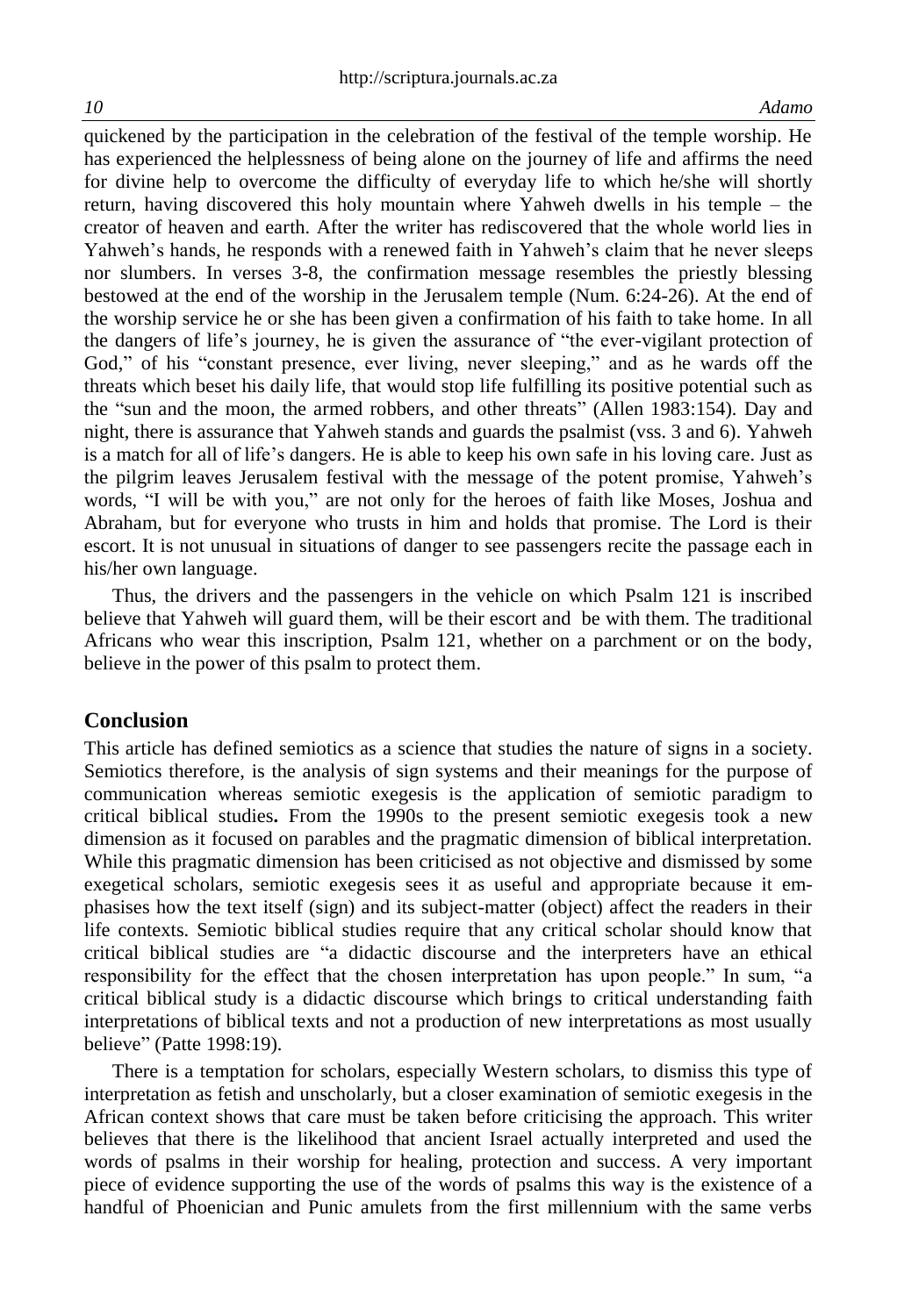http://scriptura.journals.ac.za

'guard,' (*smr*) and 'protect' (*nsr*) inscribed on their surfaces (Schmitz 2002:818-822; 2010:421-432; Smoak 2011:75-92). The presence of these two verbs in both West Semitic inscriptions and the book of Psalms shows some common cultural and religious practices and common purpose for invoking the deity's protection or help (Smoak 2011:75-92). Inscribing words on metal and apotropaic magic in ancient Israel was not uncommon, as uncovered by archaeologists (Smoak 2011:72-92). Several  $7<sup>th</sup>$  to  $6<sup>th</sup>$  century Punic gold bands which were discovered in the excavations at Carthage are also inscribed with the same two verbs as part of the protective formula as those in these psalms (Smoak 2011:72- 92; Barnett & Mendelsson 1987; Krahmalkov 2000:471-472).

The understanding of the culture of the ancient Near East makes one believe that the words of the Psalter were memorised and recited not for fun, aesthetic or scholarly purposes, but there was a faith behind the recitation or singing of the psalms with the expectation that they would achieve a desired effect. In ancient Israel, those words of the Psalms were *potent* and *performative* and invoked particular results. Like the ancient Israelites who were the original authors of the Psalter, many biblical scholars – including the author of this article and members of African Indigenous Churches – see the Psalter as divine, potent and performative. They can be used to protect, heal diseases and bring about success in the same way as words (*ogede*) are used in Africa. A few eminent biblical scholars (E Jacob, W Eichrodt, O Prockesh, G von Rad, GAF Knight and R Bultmann) would agree with African biblical scholars that the spoken word in ancient Israel was "never an empty sound but an operative reality whose action cannot be hindered once it has been pronounced" (Jacob 1958:127; Eichrodt 1967:69; Von Rad 1969:85; Knight 1953:14-16).

As magical as it may sound, it is very likely that such was the belief of the ancient Israelites and the people of the ancient Near East generally.

Semiotic biblical interpretation emphasises the necessity for scholars or all biblical interpreters to assume responsibility for their interpretations. It calls for an ethic of biblical interpretation, emphasises communication with others, and contributes to the recognition of the mysterious otherness of others. It also calls for ethical responsibility in biblical interpretation in every pragmatic and political way. The approach also stresses that biblical interpretation matters affect people deeply (Schussler 1988:3-17; Patte 1995). Critical biblical scholars cannot afford to ignore the character of interpretation, that is, the pragmatic effects of this interpretation and their theological dimension. Any biblical interpretation which overlooks faith-interpretation would lead to excesses and could promote parochialism, anti-Semitism, oppression, injustice, colonialism and sexism, among others (Patte 1986:22). The attitude of rejecting other interpretations as "somehow legitimate and plausible" is unjustifiable. The ultimate goal of critical biblical studies is to teach interpreters of the Bible to assume responsibility for their interpretations and not condemn other interpretations (Patte 1986:23).

This article has made a substantial attempt to apply semiotic exegesis to the inscription of Psalms on motor vehicles in Nigeria in a way that has not been done before. It contributes to the production of meaning of the Psalms and the use of African culture to interpret the Bible.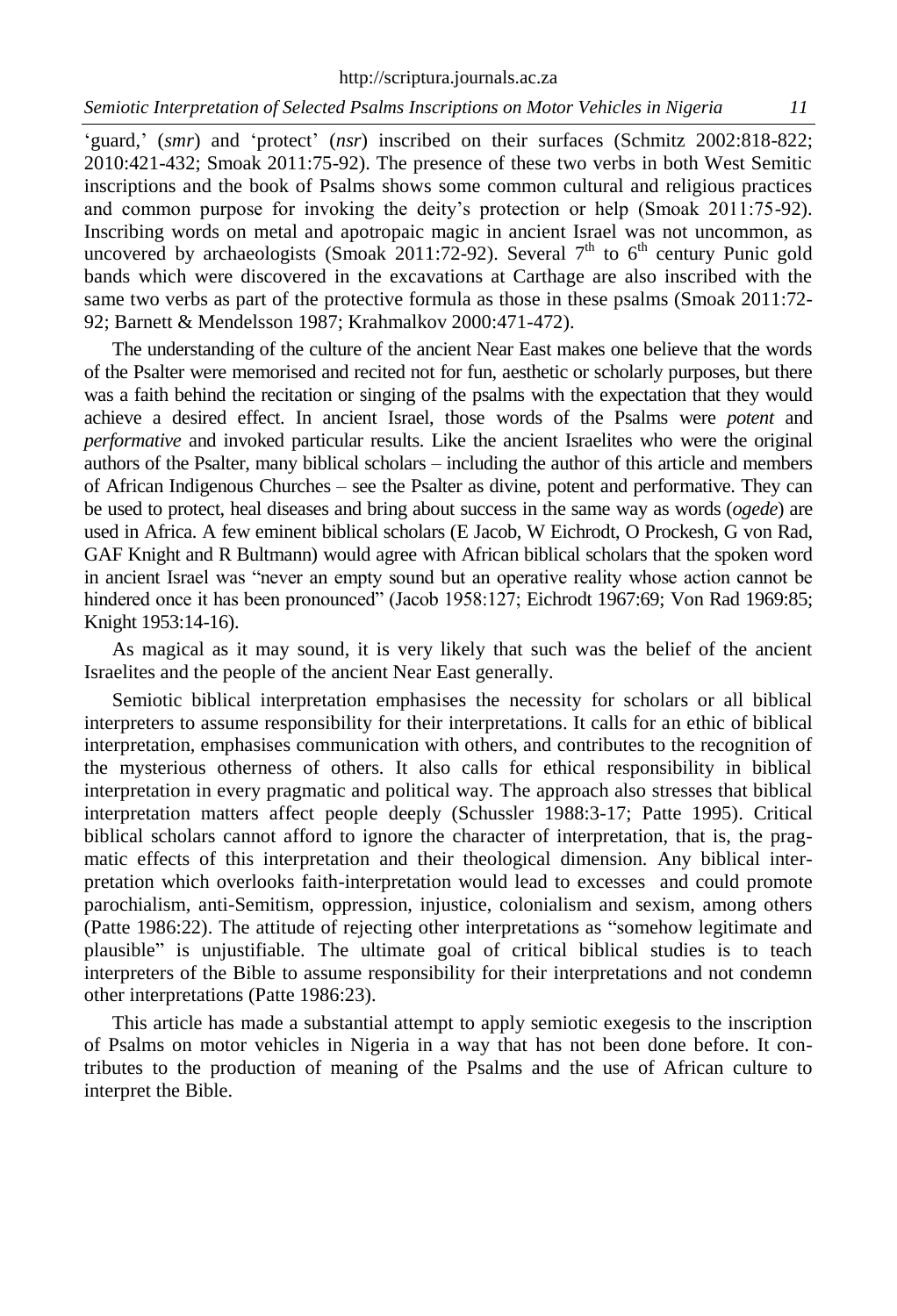# **BIBLIOGRAPHY**

- Adamo, David T 1990. "African Cultural Hermeneutics," in *Vernacular Hermeneutics,*  (ed.) RS Sugirtharajah Sheffield: Sheffield Academic Press, 5-11.
- Adamo, David T 2005. *Africa and the Africans in the Old Testament*. Benin: Justice Jeco Press and Publishers Ltd.
- Adamo, David T 2008. Reading Psalm 109 in African Christianity. *Old Testament Essays*, New Series, 21 no. 3.
- Adamo, Grace Ebunlola 2009. "An Analysis of Student Slang in Delta State University: A Semiotic Approach." PhD Thesis, University of Benin.
- Ademiluka, Sola 1990. "The Use of Psalms." MA dissertation, University of Ilorin, Nigeria.
- Alter, Robert 1985. *The Art of Biblical Poetry.* New York: Basic Books.
- Allen, Clifton (general editor) 1971. *The Broadman Bible Commentary, Esther-Psalms*, Vol. 4 Nashville: Broadman Press.
- Allen, Volz 1983 (quoted by Leslie V). "Psalms 101-150." *Word Biblical Commentary,*  Vol. 2 . Waco, TX: Word Books Publisher.
- Barnett, RD, Mendelssohn, C 1987. *Tharros: A Catalogue of Material in the British Museum from Phoenician and other Tombs at Tharros, Sardinai.* London: British Museum Publications.
- Brueggemann, Walter 1977. "The Formfulness of Grief." *Interpretation* 31:265-275. Reprinted in the *Psalms and the Life of Faith*, ed. Patrick Miller, 1995:84-97. Minneapolis: Augsburg Fortress Publishing.
- Brueggemann, Walter 1984. *The Message of the Psalms: A Theological Commentary.* Minneapolis: Augsburg Fortress Publishing.
- Brown, William 2010. *Psalms.* Nashville: Abingdon Press.
- Cherian, CM 1982. "Attitude to Enemies in the Psalms*.*" *Bible Bhashyam.* 8 1982.
- Chabrol, C, Marin L 1971. "Semiotique narrative: recits biblique." *Languages* 6/22;
- Craigie, PC 1983. *Psalms 1-50: Word Biblical Commentary*. Waco: Word Publisher.
- Crenshaw, James L 2001. *The Psalms: An Introduction.* Grand Rapids: William B Eerdmans.
- deClaisse-Walford, Nancy L 2004. *Introduction to the Psalms.* St Louis, Missouri: Chalice Press.
- Delorme, Jean 1998. "Orientations of a Literary Semiotics Question by the Bible." *Semeia*, Daniel Patte (ed.) Atlanta: Society of Biblical Literature, 27-81.
- De Saussure, F 1977. *Course in General Linguistics*. New York: McGraw-Hill.
- Eco, Umberto 1976. *A Theory of Semiotics*. Bloomington: Indiana University Press.
- Eichrodt, W 1967. *Theology of the Old Testament,* II*.* London: SCM Press, 69, in G Kittel, *Theological Dictionary of the New Testament,* IV. Grand Rapids, MI: Eerdmans.
- Fawcett, Robin, Lamb, SM, Sydney, M and Makkai, Adams 1984. *The Semiotics of Culture and Language*. London: Frances Publishers Ltd.
- Foreman, Benjamin A 2011. *Animal Metaphors and the People of Israel in the Book of Jeremiah.* Göttingen: Vandenhoeck and Ruprecht.
- Genest, Olivette 1998. "From Historical-critical Exegesis to Greimassian Semiotics: A Christological Issue, The Meaning of Jesus' Death." *Semeia* 81:95-114.